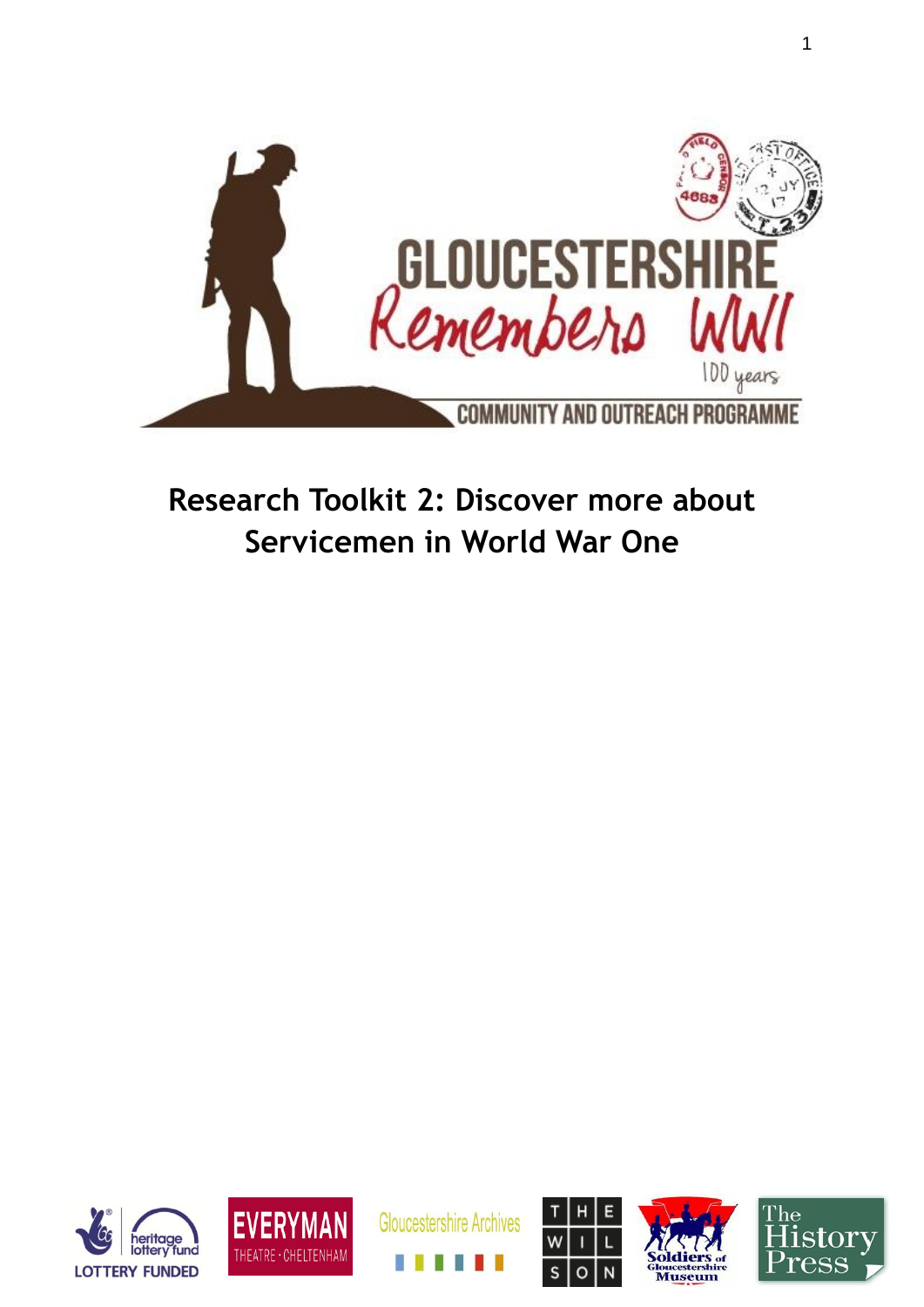# **Research Toolkit 2: Discover more about Servicemen in World War 1 (WW1)**

This toolkit has been developed by Gloucestershire Archives [\(www.gloucestershire.gov.uk/archives\)](http://www.gloucestershire.gov.uk/archives). It is intended to supplement "Research Toolkit 1: First Steps in tracing Servicemen in World War One" (available to download at [www.gloucestershire.gov.uk/archives/WW1/resources\)](http://www.gloucestershire.gov.uk/archives/WW1/resources). It will help you:

- find out about additional resources to discover more about Servicemen in WW1
- search Gloucestershire Archives' online catalogue to find relevant documents from our holdings
- find out about sources for Conscientious Objectors
- share and preserve material about servicemen from Gloucestershire or who served in the Gloucestershire Regiments

Through this and other toolkits available to download at

[www.gloucestershire.gov.uk/archives/WW1/resources,](http://www.gloucestershire.gov.uk/archives/WW1/resources) the Gloucestershire Remembers WW1 Project [\(www.glosremembers.co.uk\)](http://www.glosremembers.co.uk/) is enabling people to learn more about soldiers from the county who served in WW1 and the impact that the war had on local areas throughout the county. If you or an organisation in your area are undertaking research or any other commemorative activities for WW1 please let us know. If you would like to develop your research into a larger project see the **Next Steps** section on **page 8**.

#### **Share what you find**

The Gloucestershire Remembers WW1 Project is committed to sharing information commemorating any aspect of the impact of WW1 in the county. You can share what you've found with us by adding it directly to the Glos Remembers Facebook [\(www.facebook.com/GlosWWI\)](http://www.facebook.com/GlosWWI), Twitter page [\(https://twitter.com/GlosWWI\)](https://twitter.com/GlosWWI), or send it to us at [archives@gloucestershire.gov.uk](mailto:archives@gloucestershire.gov.uk) or Gloucestershire Archives, Clarence Row, Alvin Street, Gloucester, GL1 3DW.

#### **Preserve what you find**

As part of the Gloucestershire Remembers WW1 Project, Gloucestershire Archives would like to preserve original material and information about any aspect of WW1 and Gloucestershire as a legacy for future generations. Please contact [archives@gloucestershire.gov.uk](mailto:archives@gloucestershire.gov.uk) or write to Gloucestershire Archives, Clarence Row, Alvin Street, Gloucester, GL1 3DW if you have original documents concerning WW1 or research or research notes that you would like to donate to the archives.





**Gloucestershire Archives** 





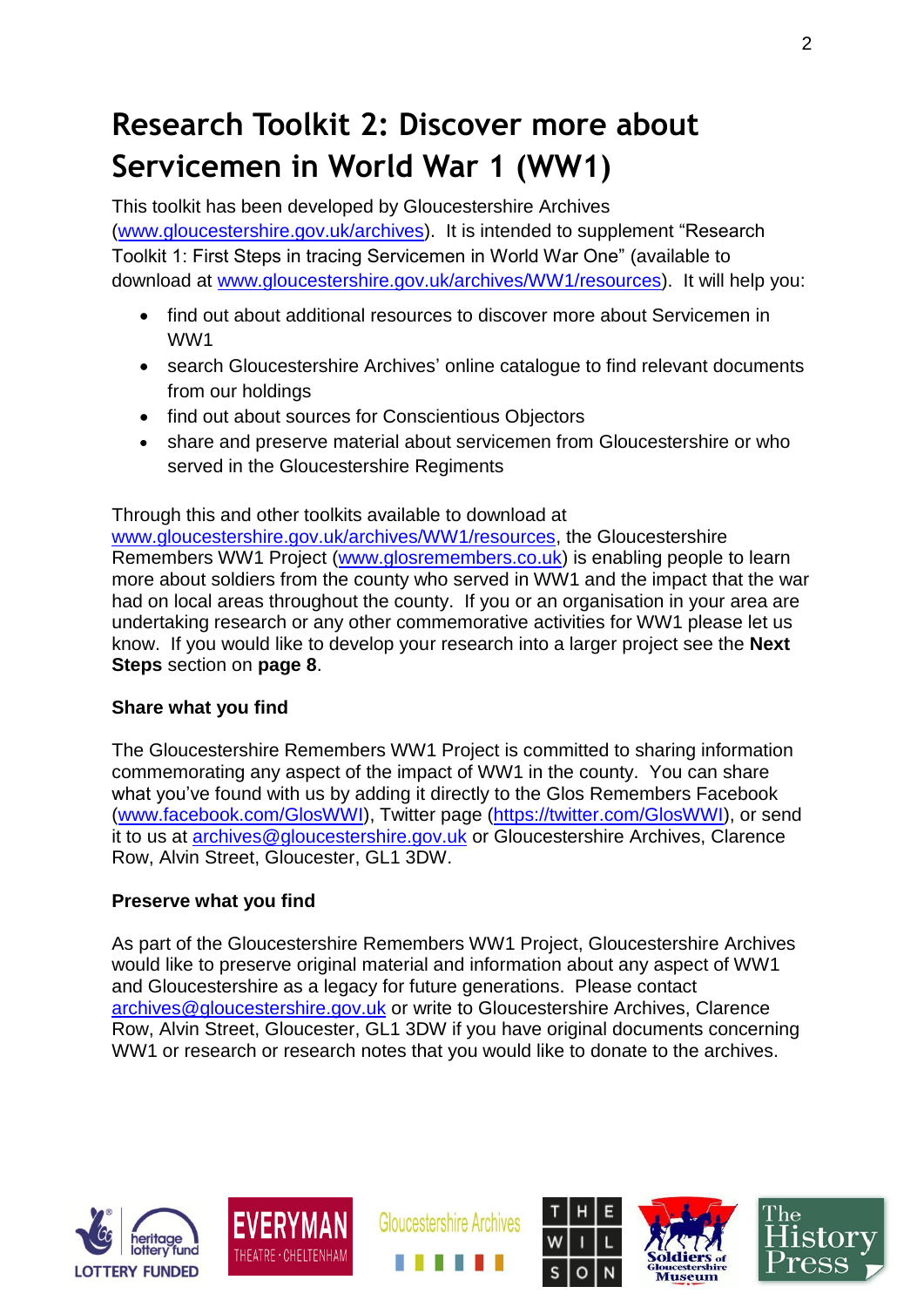## **What additional records can I use to extend my research?**

### **Medal Roll Index Cards [\(WO372\)](http://discovery.nationalarchives.gov.uk/SearchUI/details?Uri=C14576)**

Every soldier who fought between 1914 and 1918 should have received at least one of these medals: The 1914-1915 Star, Victory Medal, or British Medal. The name of each soldier issued with a medal was recorded in a regimental medal roll. These rolls were then indexed by name on the Medal Roll Index Cards. The cards contain a reference to the roll(s) the soldier appears in, the medals they were awarded, their regiment and service number. Sometimes their home address is noted on the card, along with other details. They also usually note whether the soldier was killed in action (KIA), discharged or demobbed, the Theatre of War they first served in (France, Egypt etc) and the date they arrived on the front lines.

The Medal Roll Index Cards should survive for each soldier. Sometimes the full name is given, but in others only the initial is given. In some cases the soldier's middle name is not recorded at all.

Medal Roll Index Cards can be searched and downloaded from the National Archives' website [\(www.nationalarchives.gov.uk\)](http://www.nationalarchives.gov.uk/) for a fee. Alternatively, they can be viewed on [www.ancestry.co.uk.](http://www.ancestry.co.uk/) Both the Ancestry [\(www.ancestry.co.uk\)](http://www.ancestry.co.uk/) and Find My Past [\(www.findmypast.co.uk\)](http://www.findmypast.co.uk/) websites can be accessed for free at Gloucestershire Archives and at libraries around the county.

For further help interpreting Medal Roll Index Cards see: [www.nationalarchives.gov.uk/records/medal-index-cards-ww1.htm](https://mail.gloucestershire.gov.uk/owa/redir.aspx?C=258d9f8a7321445a9a394d71c136ebdb&URL=http%3a%2f%2fwww.nationalarchives.gov.uk%2frecords%2fmedal-index-cards-ww1.htm)

### **Unit War Diaries**

Each unit or battalion within a regiment kept diaries during WW1. Most Unit Diaries do not refer to individual soldiers. They will describe troop movements, battles, incidents, and may refer to the number of men who died rather than naming individuals. But they can be useful to find out what a battalion was doing when a soldier was serving or when they were killed.

Most of these diaries are held at the National Archives under the reference [WO95.](http://discovery.nationalarchives.gov.uk/SearchUI/details?Uri=C14303) The diaries are not sorted in the catalogue by regiment. They are sorted by Theatre of War (e.g. Europe, North Africa), Division, Brigade, Corps/Regiment and finally Battalion. You will often find that different battalions of the same regiment are in different brigades and divisions and therefore have very different reference numbers. Occasionally some diaries or copies of the diaries are held at the Regimental Museum (as is the case for the Regiments of the Guards).

The easiest way to find a Unit Diary is to search the National Archives' online catalogue using a keyword from the regiment name e.g. "Gloucestershire". You can then narrow the result, e.g. Reference WO95. Be aware of abbreviations, e.g. "Glos" could be used instead of "Gloucestershire". Some WW1 Unit Diaries have been digitised and can be viewed for a fee on the National Archives' website.

See:<http://www.nationalarchives.gov.uk/records/war-diaries-ww1.htm>











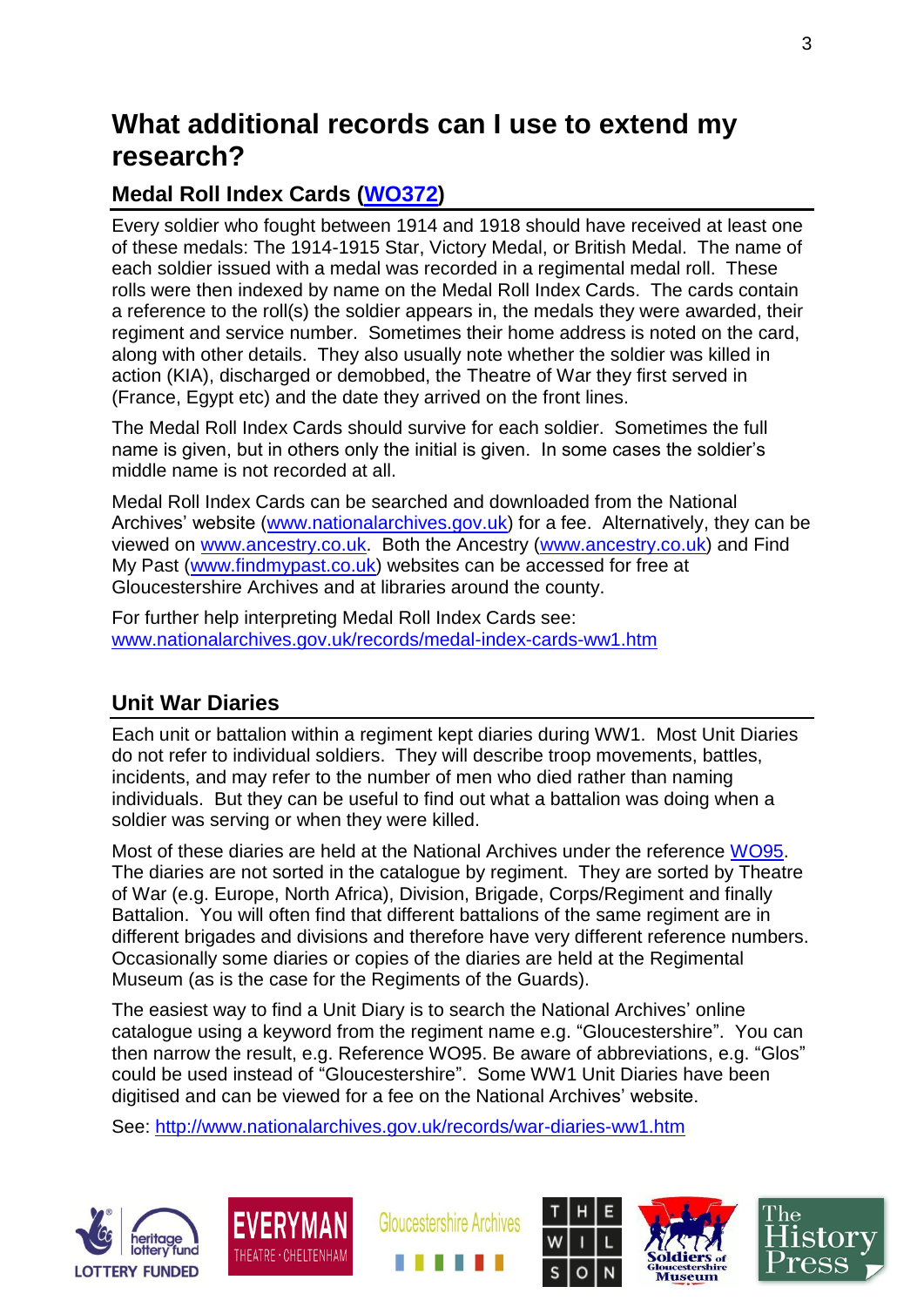### **Documents held at Gloucestershire Archives**

Gloucestershire Archives holds the archive of the Gloucestershire Hussars (reference number [D4920\)](http://ww3.gloucestershire.gov.uk/DServe/dserve.exe?dsqIni=DServeA.ini&dsqApp=Archive&dsqDb=Catalog&dsqCmd=NaviTree.tcl&dsqField=RefNo&dsqItem=D4920#HERE). Although this collection does not include individual soldiers' service records, it does include copies of war diaries, personal diaries, biographies, photographs, correspondence, reports, news cuttings and articles about the Hussars.

We also hold other records deposited by individuals, families and businesses which relate to WW1 soldiers. This includes material on people who fought in one of the Gloucestershire Regiments, lived in Gloucestershire, or who had family connections with Gloucestershire. These can be found by searching for the name of a soldier, the regiment name, or other keywords, Gloucestershire Archives' online catalogue [\(http://ww3.gloucestershire.gov.uk/DServe/DServe.exe?dsqApp=Archive&dsqDb=Ca](http://ww3.gloucestershire.gov.uk/DServe/DServe.exe?dsqApp=Archive&dsqDb=Catalog&dsqCmd=Index.tcl) [talog&dsqCmd=Index.tcl\)](http://ww3.gloucestershire.gov.uk/DServe/DServe.exe?dsqApp=Archive&dsqDb=Catalog&dsqCmd=Index.tcl).

#### **Material concerning the Gloucestershire War Poets**

These include letters from the trenches written by Ivor Gurney [\(SR8/34\)](http://ww3.gloucestershire.gov.uk/DServe/dserve.exe?dsqIni=DServeQ.ini&dsqApp=Archive&dsqCmd=Show.tcl&dsqDb=Catalog&dsqPos=79&dsqSearch=%28AltRefNo%3D%27sr8%27%29); typescripts of war letters of Edward Thomas [\(D10828/8/13/1\)](http://ww3.gloucestershire.gov.uk/DServe/dserve.exe?dsqIni=DServeA.ini&dsqApp=Archive&dsqCmd=Show.tcl&dsqDb=Catalog&dsqPos=0&dsqSearch=%28AltRefNo%3D%27D10828%2F8%2F13%2F1%27%29); and a memoir written by F W Harvey describing his experiences in seven German prisoner of war camps [\(B143/15592\)](http://ww3.gloucestershire.gov.uk/DServe/dserve.exe?dsqIni=DServeQ.ini&dsqApp=Archive&dsqCmd=Show.tcl&dsqDb=Catalog&dsqPos=67&dsqSearch=%28%28%28text%29%3D%27f%27%29AND%28%28text%29%3D%27w%27%29AND%28%28text%29%3D%27harvey%27%29%29).

Large collections of material concerning Ivor Gurney [\(D10500\)](http://ww3.gloucestershire.gov.uk/DServe/dserve.exe?dsqIni=DServeA.ini&dsqApp=Archive&dsqCmd=Overview.tcl&dsqDb=Catalog&dsqSearch=(AltRefNo=) and F W Harvey (D12912 – catalogue in progress) are held at the Archives, but please note that these are subject to access restrictions and prior application should be made to [archives@gloucestershire.gov.uk](mailto:archives@gloucestershire.gov.uk) to view items from these collections.

#### **Correspondence, diaries and reminiscence**

These include diaries of soldiers who fought in the War (Gloucestershire Archives Reference Numbers: [D3435/3;](http://ww3.gloucestershire.gov.uk/DServe/dserve.exe?dsqIni=DServeA.ini&dsqApp=Archive&dsqCmd=Show.tcl&dsqDb=Catalog&dsqPos=0&dsqSearch=%28AltRefNo%3D%27d3435%2F3%27%29) [D7889/1/2;](http://ww3.gloucestershire.gov.uk/DServe/dserve.exe?dsqIni=DServeA.ini&dsqApp=Archive&dsqCmd=Show.tcl&dsqDb=Catalog&dsqPos=0&dsqSearch=%28AltRefNo%3D%27D7889%2F1%2F2%27%29) and [GAL/L2/47616\)](http://ww3.gloucestershire.gov.uk/DServe/dserve.exe?dsqIni=DServeQ.ini&dsqApp=Archive&dsqCmd=Show.tcl&dsqDb=Catalog&dsqPos=17&dsqSearch=%28AltRefNo%3D%27GAL%2FL2%27%29).

Amongst letters held, there are several from Michael Hugh Hicks-Beach to a variety of correspondents before his death in April 1916 [\(D2455/F3/7/1/2/7;](http://ww3.gloucestershire.gov.uk/DServe/dserve.exe?dsqIni=DServeA.ini&dsqApp=Archive&dsqCmd=Show.tcl&dsqDb=Catalog&dsqPos=0&dsqSearch=%28AltRefNo%3D%27D2455%2FF3%2F7%2F1%2F2%2F7%27%29) [D2455/F3/7/1/2/9;](http://ww3.gloucestershire.gov.uk/DServe/dserve.exe?dsqIni=DServeA.ini&dsqApp=Archive&dsqCmd=Show.tcl&dsqDb=Catalog&dsqPos=0&dsqSearch=%28AltRefNo%3D%27D2455%2FF3%2F7%2F1%2F2%2F9%27%29) [D2455/F3/8/8;](http://ww3.gloucestershire.gov.uk/DServe/dserve.exe?dsqIni=DServeA.ini&dsqApp=Archive&dsqCmd=Show.tcl&dsqDb=Catalog&dsqPos=0&dsqSearch=%28AltRefNo%3D%27D2455%2FF3%2F8%2F8%27%29) [D2455/F3/10/1/11;](http://ww3.gloucestershire.gov.uk/DServe/dserve.exe?dsqIni=DServeA.ini&dsqApp=Archive&dsqCmd=Show.tcl&dsqDb=Catalog&dsqPos=0&dsqSearch=%28AltRefNo%3D%27D2455%2FF3%2F10%2F1%2F11%27%29) and [D2455/F3/10/1/12\)](http://ww3.gloucestershire.gov.uk/DServe/dserve.exe?dsqIni=DServeA.ini&dsqApp=Archive&dsqCmd=Show.tcl&dsqDb=Catalog&dsqPos=0&dsqSearch=%28AltRefNo%3D%27D2455%2FF3%2F10%2F1%2F12%27%29). His sisters, Lady Susan and Lady Victoria Hicks-Beach, helped to run a Red Cross coffee stall in Rouen during 1915, and their letters to their mother mention several servicemen [\(D2455/F3/7/1/3/20\)](http://ww3.gloucestershire.gov.uk/DServe/dserve.exe?dsqIni=DServeA.ini&dsqApp=Archive&dsqCmd=Show.tcl&dsqDb=Catalog&dsqPos=0&dsqSearch=%28AltRefNo%3D%27D2455%2FF3%2F7%2F1%2F3%2F20%27%29).

The Archives also holds letters and pamphlets from James and Frances Berry while they were running an Anglo-Serbian hospital and later from the Russian/Rumanian front [\(D6/F175/16\)](http://ww3.gloucestershire.gov.uk/DServe/dserve.exe?dsqIni=DServeA.ini&dsqApp=Archive&dsqCmd=Show.tcl&dsqDb=Catalog&dsqPos=0&dsqSearch=%28AltRefNo%3D%27D6%2FF175%2F16%27%29). Other letters from or to servicemen during the War include: [D2455/F3/10/1/17;](http://ww3.gloucestershire.gov.uk/DServe/dserve.exe?dsqIni=DServeA.ini&dsqApp=Archive&dsqCmd=Show.tcl&dsqDb=Catalog&dsqPos=0&dsqSearch=%28AltRefNo%3D%27D2455%2FF3%2F10%2F1%2F17%27%29) [D3398/1/12/20;](http://ww3.gloucestershire.gov.uk/DServe/dserve.exe?dsqIni=DServeA.ini&dsqApp=Archive&dsqCmd=Show.tcl&dsqDb=Catalog&dsqPos=19&dsqSearch=%28AltRefNo%3D%27D3398%2F1%2F12%2F%27%29) [D3549/27/3/25;](http://ww3.gloucestershire.gov.uk/DServe/dserve.exe?dsqIni=DServeA.ini&dsqApp=Archive&dsqCmd=Show.tcl&dsqDb=Catalog&dsqPos=0&dsqSearch=%28AltRefNo%3D%27D3549%2F27%2F3%2F25%27%29) [D3549/31/1/10;](http://ww3.gloucestershire.gov.uk/DServe/dserve.exe?dsqIni=DServeA.ini&dsqApp=Archive&dsqCmd=Show.tcl&dsqDb=Catalog&dsqPos=0&dsqSearch=%28AltRefNo%3D%27D3549%2F31%2F1%2F10%27%29) and [D3549/33/4/5.](http://ww3.gloucestershire.gov.uk/DServe/dserve.exe?dsqIni=DServeA.ini&dsqApp=Archive&dsqCmd=Show.tcl&dsqDb=Catalog&dsqPos=0&dsqSearch=%28AltRefNo%3D%27D3549%2F33%2F4%2F5%27%29)

More general collections of material that may combine letters and diaries with photographs and reminiscences, include: [D2431;](http://ww3.gloucestershire.gov.uk/DServe/dserve.exe?dsqIni=DServeA.ini&dsqApp=Archive&dsqCmd=Show.tcl&dsqDb=Catalog&dsqSearch=(AltRefNo=) [D3398/2/2/32;](http://ww3.gloucestershire.gov.uk/DServe/dserve.exe?dsqIni=DServeA.ini&dsqApp=Archive&dsqCmd=Show.tcl&dsqDb=Catalog&dsqPos=0&dsqSearch=%28AltRefNo%3D%27D3398%2F2%2F2%2F32%27%29) [D3549/34/1/3;](http://ww3.gloucestershire.gov.uk/DServe/dserve.exe?dsqIni=DServeA.ini&dsqApp=Archive&dsqCmd=Show.tcl&dsqDb=Catalog&dsqPos=0&dsqSearch=%28AltRefNo%3D%27D3549%2F34%2F1%2F3%27%29) [D4920/2/2/2/30;](http://ww3.gloucestershire.gov.uk/DServe/dserve.exe?dsqIni=DServeA.ini&dsqApp=Archive&dsqCmd=Show.tcl&dsqDb=Catalog&dsqPos=0&dsqSearch=%28AltRefNo%3D%27D4920%2F2%2F2%2F2%2F30%27%29) [D4920/2/2/3/9;](http://ww3.gloucestershire.gov.uk/DServe/dserve.exe?dsqIni=DServeA.ini&dsqApp=Archive&dsqCmd=Show.tcl&dsqDb=Catalog&dsqPos=0&dsqSearch=%28AltRefNo%3D%27D4920%2F2%2F2%2F3%2F9%27%29) [D9846/7/1;](http://ww3.gloucestershire.gov.uk/DServe/dserve.exe?dsqIni=DServeA.ini&dsqApp=Archive&dsqCmd=Show.tcl&dsqDb=Catalog&dsqPos=0&dsqSearch=%28AltRefNo%3D%27D9846%2F7%2F1%27%29) and [DP1/41300.1.](http://ww3.gloucestershire.gov.uk/DServe/dserve.exe?dsqIni=Dserve.ini&dsqApp=Archive&dsqCmd=Show.tcl&dsqDb=Catalog&dsqPos=5&dsqSearch=%28%28%28text%29%3D%27comrades%27%29AND%28%28text%29%3D%27of%27%29AND%28%28text%29%3D%27the%27%29AND%28%28text%29%3D%27gre) There is also lots of detailed comment on the War in the correspondence of Maynard W Colchester-Wemyss [\(D37\)](http://ww3.gloucestershire.gov.uk/DServe/dserve.exe?dsqIni=DServeA.ini&dsqApp=Archive&dsqDb=Catalog&dsqCmd=NaviTree.tcl&dsqField=RefNo&dsqItem=D37/1#HERE).

The documents mentioned above and are just examples of the many materials held at Gloucestershire Archives. You can find further material by checking the online catalogue via [www.gloucestershire.gov.uk/archives.](http://www.gloucestershire.gov.uk/archives)











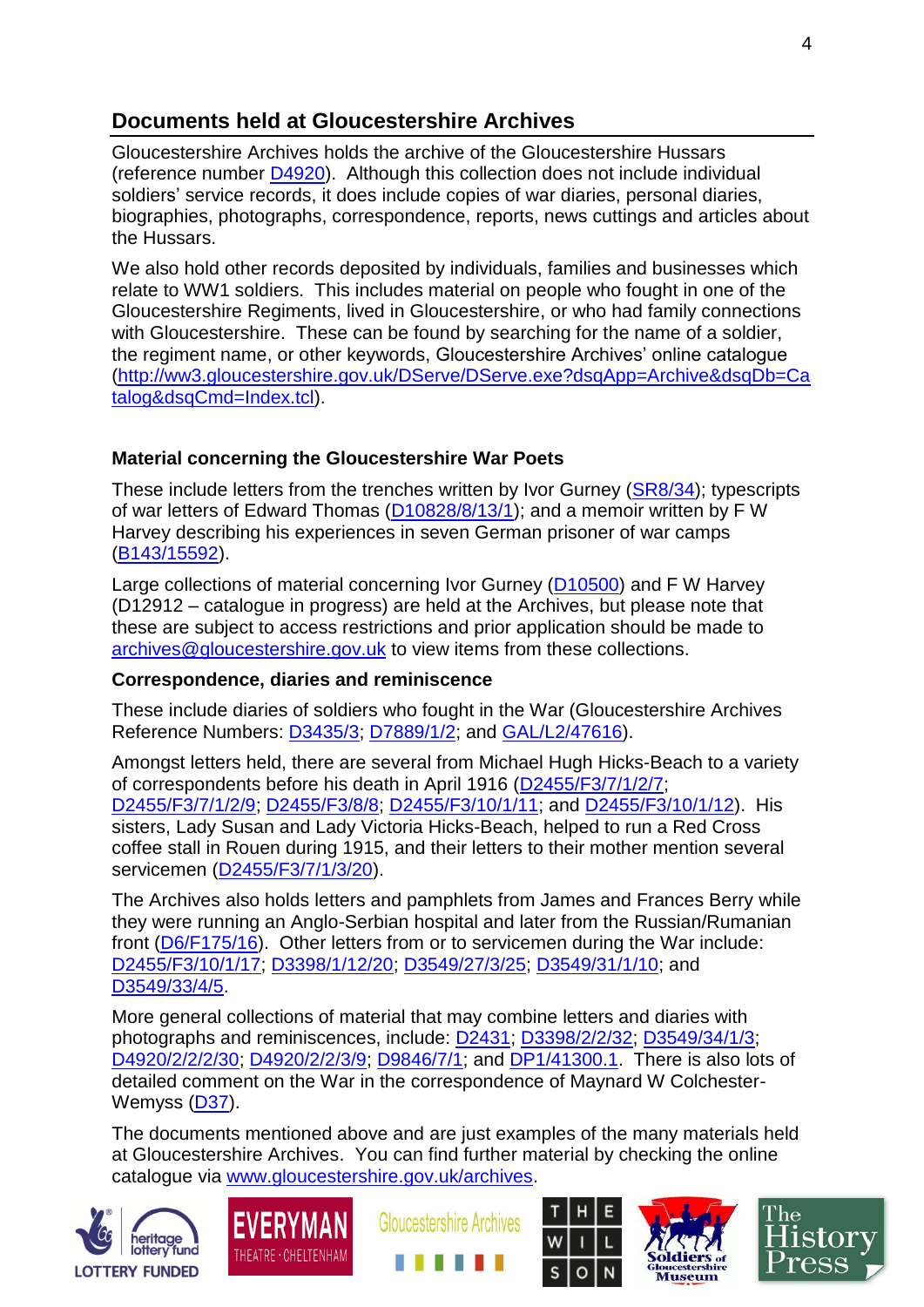### **Other Repositories**

Some personal diaries and papers (particularly those of officers) and other regimental records might be held elsewhere and not at the National Archives. They could be held at:

[Imperial War Museum,](http://www.iwm.org.uk/) Lambeth Road, London SE1 6HZ (Telephone 0171 416 5221 Email: [docs@iwm.org.uk\)](mailto:docs@iwm.org.uk)

Regiment Museums, e.g. [Soldiers of Gloucestershire Museum,](http://www.glosters.org.uk/) Custom House, The Docks, Gloucester, GL1 2HE (Tel No; 01452 522682 E-mail; [Curator@sogm.co.uk\)](mailto:Curator@sogm.co.uk), which holds records relating to the Gloucestershire Regiment and other Gloucestershire soldiers.

#### **Reminiscence and oral history**

Memories and stories that have been passed down in families and communities are powerful and important sources of information about our past. As such, they are valuable sources of information about WW1. Although memories of WW1 are now almost out of living memory, many still alive today will have grown up knowing parents and grandparents who lived through it. Speaking to people about memories that they may have heard about wartime (and its aftermath) is a valuable way of gathering information about the period. Such memories are usually unique insights and impressions into the wartime experience, even if they are by their very nature partial and short. If no one asks about memories and stories that may have been passed down then these unique impressions will be lost with the passage of time. When memories and stories can be told, they should be recorded (by whatever means possible), preserved, and shared.

## **How do I find out about Conscientious Objectors?**

The conscription legislation of March 1916 introduced the right of the individual to refuse military service, allowing men to be exempted from combat with the option of performing alternative civilian service or serving as non-combatants in the army. There were several reasons why a man could ask for an exemption, including:

- Moral grounds if they were a Conscientious Objector
- $\bullet$  Medical grounds  $-$  if they had a disability
- Family grounds if they were looking after dependents
- Economic grounds if the were the sole proprietor of a business

Applications for exemptions were decided locally by Military Service Tribunals, which were the responsibility of the Local Government Board. The Board requested that Borough and District Councils set up tribunals to handle applicants in their own areas. Each tribunal comprised four local men of good standing (often councillors) and a Military Representative. The latter's job was to advocate for the military – to argue that each man that appeared in front of the tribunal should be conscripted. There was no appeal system.











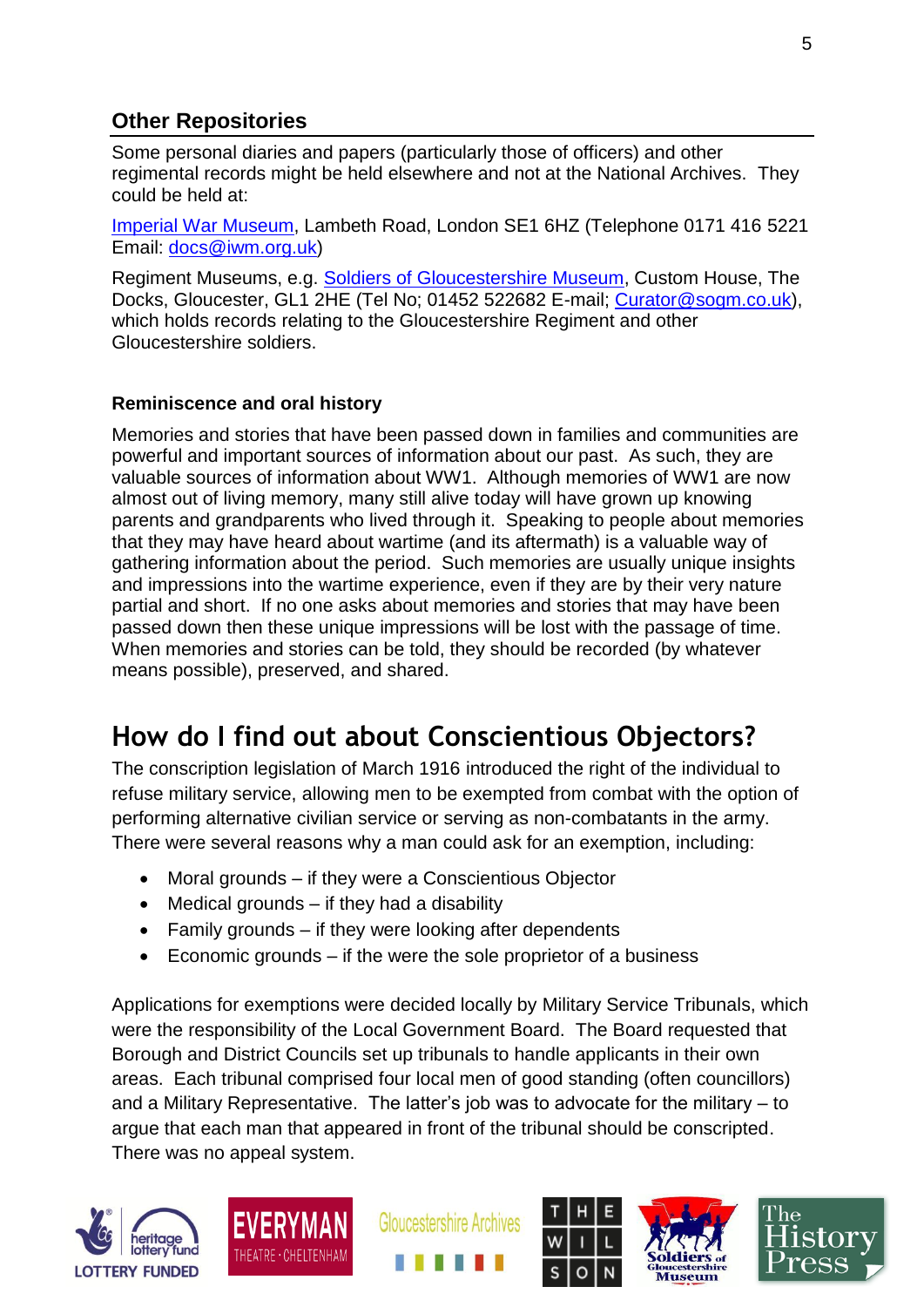Around 16,500 men were recorded as Conscientious Objectors. Quakers, who were traditionally pacifists, made up the largest proportion of this group. Of the 16,500 Conscientious Objectors

- around 4,500 were sent to work on farms (deemed 'work of national importance')
- 6,000 undertook non-combatant military duties (e.g. stretcher bearers)
- the remaining 6,000 were forced into army service.

Once in the army, if they refused to obey orders they were subject to King's Regulations and liable to military courts martial where, if found guilty, they could be imprisoned or sentenced to death. A total of 35 men were condemned in this way but they were all given sentences of 10 years penal servitude instead. In 1919, all those who received imprisonment had their sentences revoked and were released. Conscientious objectors who were deemed not to have made any useful contribution to the war effort were disenfranchised for five years after the war, so do not appear on the electoral registers.

At the end of the war, instructions were issued to the Local Government Boards that all tribunal material should be destroyed, except for a select few areas which were to have their records preserved as examples (not for posterity, but for possible future use). The select survivors are the Middlesex Appeal records and the Lothian and Peebles Appeal in Scotland. However despite this, isolated examples escaped the systematic destruction and survive today, including some from Gloucestershire.

#### **Where can I find out more information?**

Records relating to conscientious objectors and recruitment can be found in a wide range of sources, especially published sources, such as newspapers. There are also good sources at local archives, such as local government records (i.e. Gloucester Borough Records), Quarter Sessions records, Parish Records and personal diaries and papers. In addition, there are a few Military Tribunal records surviving at Gloucestershire Archives (see in particular Gloucestershire Archives Reference Numbers [D1340/C3/Z1,](http://ww3.gloucestershire.gov.uk/DServe/dserve.exe?dsqIni=DServeA.ini&dsqApp=Archive&dsqCmd=Show.tcl&dsqDb=Catalog&dsqPos=0&dsqSearch=%28%28text%29%3D%27military%20tribunals%27%29) [D1578/8/9,](http://ww3.gloucestershire.gov.uk/DServe/dserve.exe?dsqIni=DServeA.ini&dsqApp=Archive&dsqCmd=Show.tcl&dsqDb=Catalog&dsqPos=1&dsqSearch=%28%28%28text%29%3D%27thornbury%27%29%29AND%28%28%28text%29%3D%27tribunal%27%29%29) and [D3789\)](http://ww3.gloucestershire.gov.uk/DServe/dserve.exe?dsqIni=DServeA.ini&dsqApp=Archive&dsqCmd=Show.tcl&dsqDb=Catalog&dsqSearch=(((text)=).

### **How can I access the resources mentioned in this toolkit?**

The online resources listed above are all available to view. Searches of the databases on the Ancestry [\(www.ancestry.co.uk\)](http://www.ancestry.co.uk/) and Find My Past [\(www.findmypast.co.uk\)](http://www.findmypast.co.uk/) are free, however if you access the websites from home you may be asked to pay a fee or set up a free trial with them in order to view their images of original records. However, if you access the Ancestry and Find My Past websites from Gloucestershire Archives or libraries around the county you will be able to view the images of original documents on them for free.

Access to Gloucestershire Archives is free but please note that there is a charge for using the onsite car park. Access to the Ancestry and Find My Past websites is also











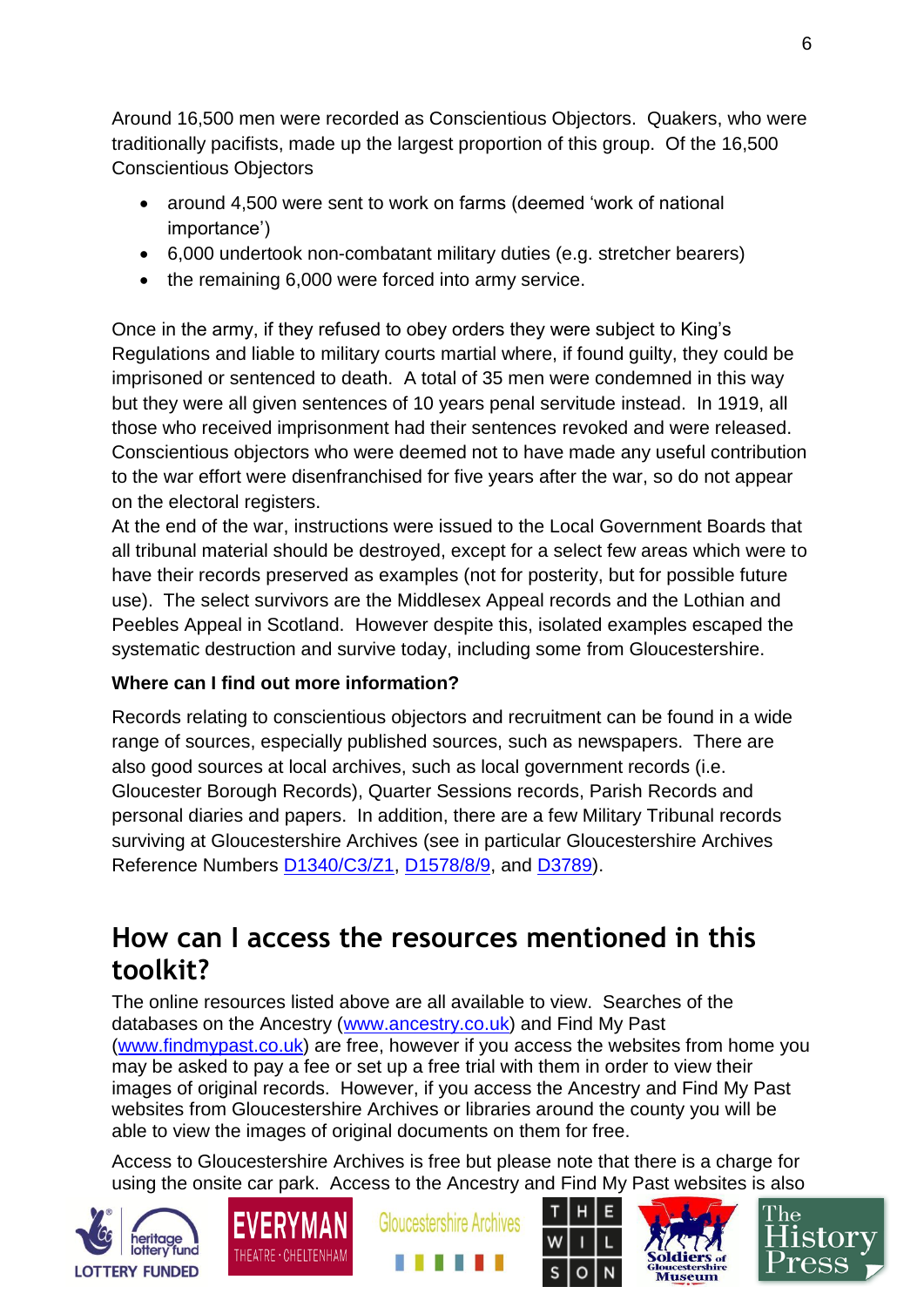free at the [Gloucestershire Family History Society Resource Centre,](http://gfhs.org.uk/the-family-history-centre/) although the same car parking charge applies.

Some of the original resources at Gloucestershire Archives have access restrictions for data protection reasons. It will usually be possible for you to see these items, but you may be asked to sign an agreement about sharing information from them.

## **Further Reading**

The following books are all held at Gloucestershire Archives. Gloucestershire Archives Reference Numbers are given for the source in brackets.

#### **Memoirs – front line**

*Comrades in captivity; a record of life in seven German prison camps* – F.W.Harvey (B143/15592)

*Life of one's own* – Gerald Brenan [memoirs of the author's service with the 5th Gloucestershire in the First World War] (B141/47186)

*Trenches to trams, the life of a Bristol tommy* – Clive Burlton [Life story of George Pine, 1891-1972, who served with the Gloucestershire Regiment during the First World War] (B146/54884)

*Laughter goes from life, in the trenches of the First World War* – Thomas Penrose Marks (B341/45899)

*The Fifth Gloster Gazette - A Trench Magazine of the First World War* (B406/47632)

*Ultra spy* – F.W. Winterbotham [Autobiography of Frederick W. Winterbotham, born at Stroud, and his role in the First World War] (B672/41449)

*Mespot letters of a Cotswold soldier* [As well as describing the life of a Glos soldier at war, there is interesting material in Mespot Letters about Upper Slaughter village life at the same time, and indeed immediately after WW1] – Frederick Witts (GAL/L3/51687)

*A Tommy's sketchbook; writings and drawings from the trenches* - Lance Corporal Henry Buckle (GAL/E3/54883)

#### **Poetry and Poets**

*Severn and Somme* – Ivor Gurney (B521/47060)

*War's embers* – Ivor Gurney (B243/15434)

*Gloucestershire friends; poems from a German prison camp* – F.W Harvey (B203/14892)

*F W Harvey, selected poems* – F W Harvey, ed. Anthony Boden & R K R Thornton (GAL/L1/54464)

*Ivor Gurney and Marion Scott, Song of pain and beauty* – Pamela Blevins (B521/55697)

*Ivor Gurney, collected letters* – ed. R K R Thornton (GAL/L1/45954)